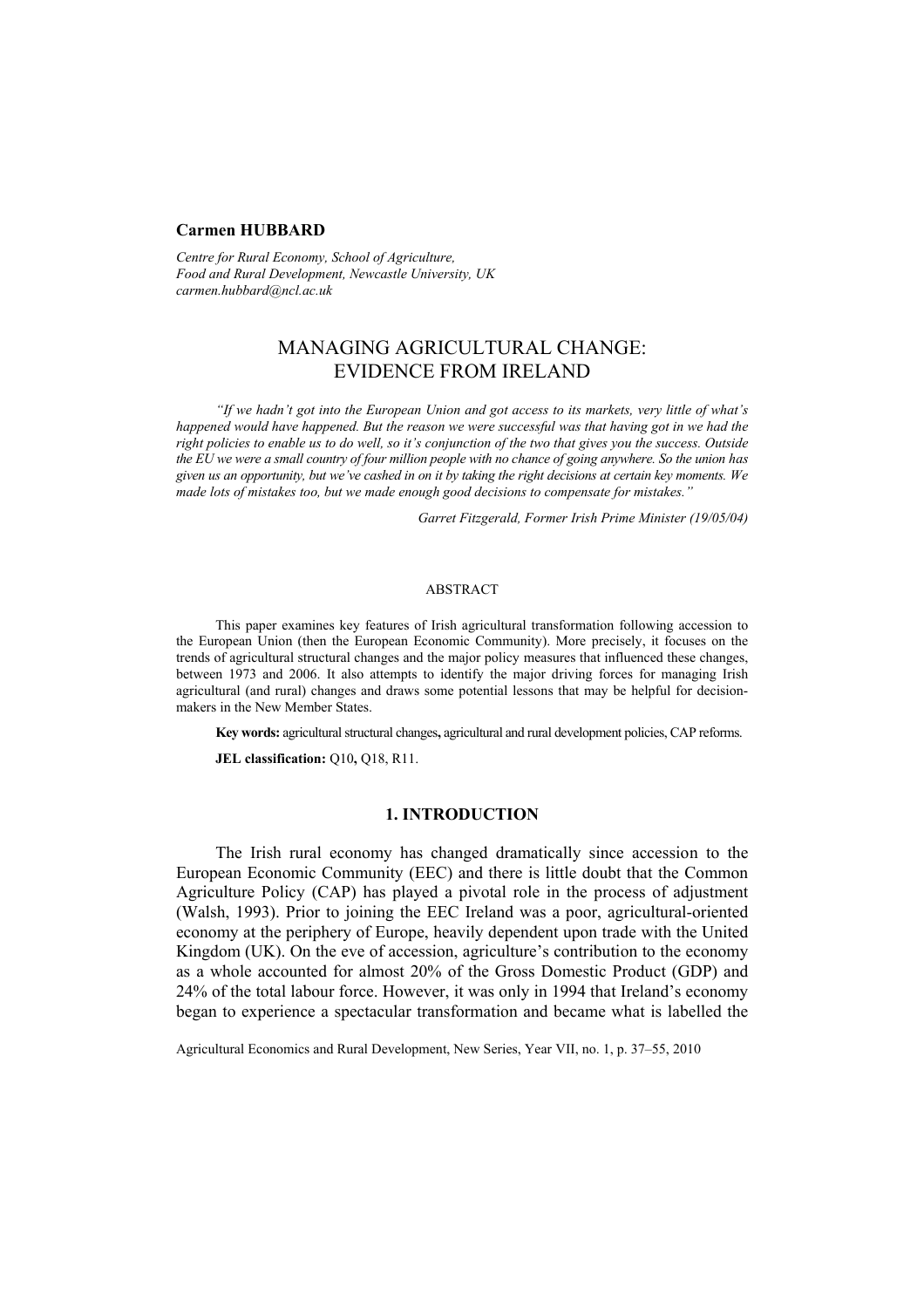"Celtic Tiger"<sup>1</sup>. Ireland has moved from one of Europe's poorest Member States to one of the most affluent ever since. Undoubtedly, its economic miracle is attributed to a combination of both internal and external factors and driving forces that occurred in a favourable environment (OECD, 1999; Dorgan, 2006).

Recently (in 2004 and 2007) ten more countries from Central and Eastern Europe (CEE) joined the European Union (EU). The majority of these New Member States (NMS) are much poorer than other EU members, but have embraced membership with the hope that one day they too may become the 'tigers' of Eastern Europe.

This paper examines key features of the Irish agricultural transformation following accession to the EEC. More precisely, it focuses on the trends of agricultural structural changes and the major policy measures that influenced these changes, between 1973 and 2006. It also attempts to identity the major driving forces for managing Irish agricultural (and rural) changes and draws some potential lessons that may be helpful for decision makers in the NMS.

The paper draws heavily on work carried out within the  $SCARLED<sup>2</sup>$  project, particularly the case study of Hubbard and Ward (2007), 'Development of socioeconomic and agricultural structures in selected rural regions in Ireland after EU accession', Working Paper, D8.2. This involved desk-based research and a review of key policy and evaluation documents, supplemented with telephone interviews with key informants. Nine individuals were consulted between September and December 2007 coming from academia, rural development consultancies and government departments. The telephone interviews were structured around four major topics: (i) main factors/driving (local and external) forces for changes in Ireland's rural areas since accession; (ii) the importance of national and regional policies and their effect on rural Ireland; (iii) the role of EU membership and EU policies, particularly the CAP; (iv) missed opportunities and lessons to be learned for the New Member States.

The paper is organised as follows. The next section describes briefly the macroeconomic context and the role played by agriculture within the Irish economy as a whole, following accession to the EEC in 1973. Section 3 focuses on the development of the agricultural sector and the main agricultural policy measures that influenced changes in rural transformation. The driving forces for managing rural changes since accession are presented in Section 4, followed by some concluding remarks and possible lessons of best practice in rural development in Section 5.

 $\overline{\phantom{a}}$ <sup>1</sup> The term was used for the first time in 1994, by the UK economist Kevin Gardiner, Head of Global Equity Strategy at the Investment Banking Unit of HSBC, who compared Ireland's unexpected economic boom to the Asian tiger economies. 2

 $2$  Structural Change in Agriculture and Rural Development, a Framework Six Programme, funded by the EU; http://www.scarled.eu/publications/deliverables.html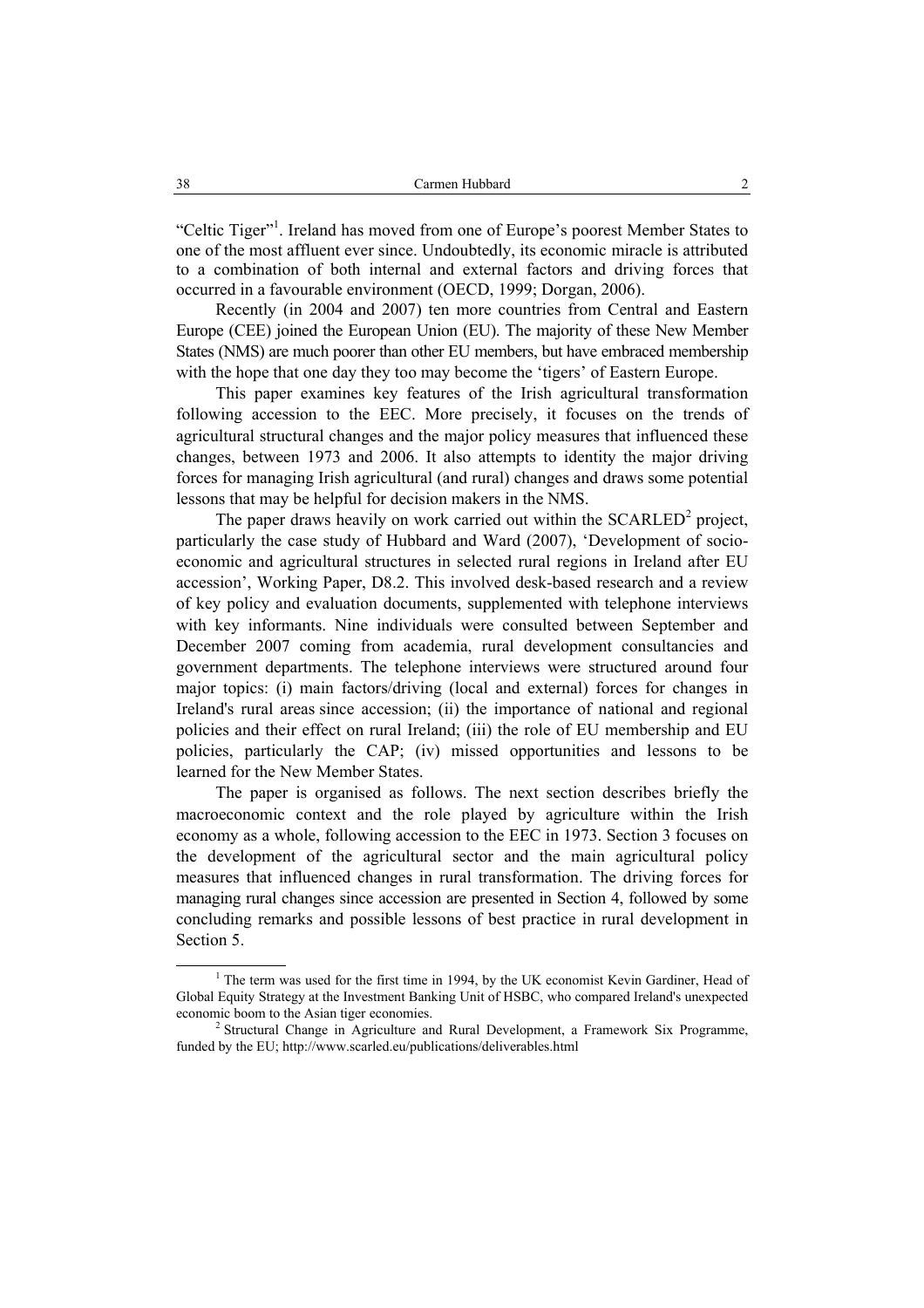#### **2. MACROECONOMIC CONTEXT 1973–2006**

Agricultural changes in Ireland have to be understood in the context of wider changes in the Irish economy. Ireland joined the EEC in January 1973, together with the UK and Denmark, as part of the first enlargement. This followed two unsuccessful attempts in the 1960s when France refused to endorse proposals for British and Irish accession. Radical changes in policies (e.g. from protectionism to free trade), and an encouraging economic transformation that took place during the 1960s (known as the Irish 'golden age'<sup>3</sup> ) had a positive impact on the Irish population with regards to accession. Thus, joining the Community was seen by many as a means of increasingly opening Ireland's economy and overcoming its economic dependence on the  $UK<sup>4</sup>$ . Moreover, because agriculture was playing a very important role within the economy as a whole (e.g. 24% of the total labour force was employed in this sector, almost twice the EEC average), the prospect of subsidy inflows for Irish farmers, as a result of CAP adoption, amplified interest in and support for accession (Dorgan, 2006). In May 1972, more than 80% of the Irish electorate voted in favour of membership (Galway, Euro Info Centre, 2006). Despite immediate benefits for agriculture, the Irish economy still struggled for almost two decades after accession. Although growth averaged 4% a year between 1974 and 1985 (CEC, 1999), this was accompanied by relatively high rates of inflation and unemployment (Figure 1) and Ireland was particularly hit by the oil crises of 1973 and 1979. Additionally, free trade with continental Europe highlighted how sections of Irish industry were uncompetitive (Sweeney, 1999), and high unemployment and industrial restructuring fuelled a large wave of emigration that reached 50,000 people per year in the early 1980s and particularly featured young people leaving.



*Source*: Hubbard and Ward, 2007.

Figure 1. Evolution of Main Macroeconomic Indicators, Ireland, 1980–1994.

 $\overline{\phantom{a}}$  $3$  See Sweeney, 1999 and Ó Gráda 1997.

<sup>&</sup>lt;sup>4</sup> Over half of imports and two thirds of the Irish exports were with the UK in 1972 (Brady, 1993).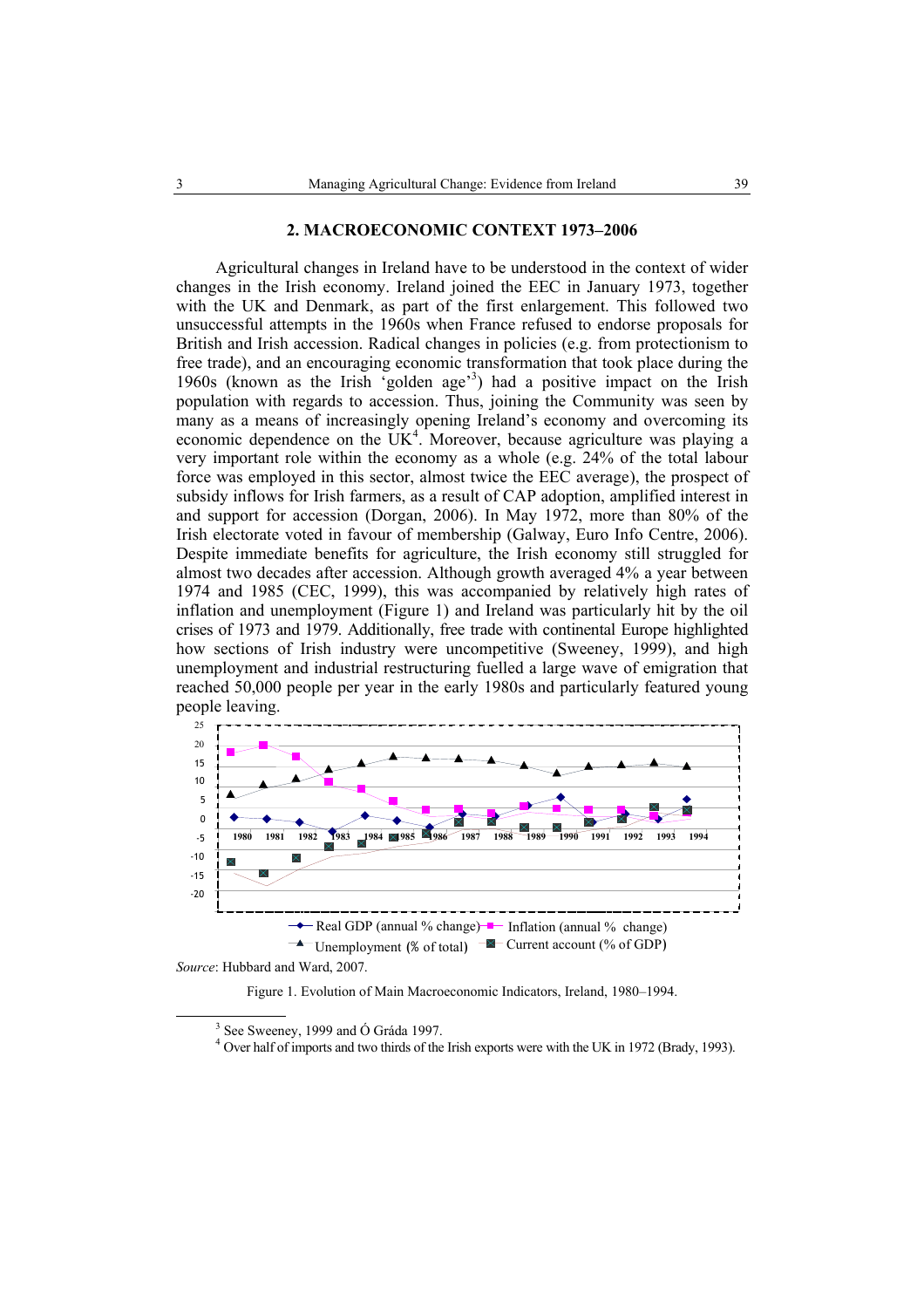| 40 | Carmen Hubbard |  |
|----|----------------|--|
|    |                |  |

Fianna Fáil, the party largely responsible for the excessive and misguided public expenditure during the 1970s, was re-elected in 1987. Learning from previous mistakes, it embarked on a more austere economic strategy with tight budgetary targets (e.g*.* severe cuts in expenditure) (Dorgan, 2006; Walsh, 2001). From 1987, economic trends began to improve and the economy boomed from the mid-1990s onwards (Table 1).

| I |  |
|---|--|
|---|--|

|  |  |  | Real GDP growth (% change on previous year) |  |
|--|--|--|---------------------------------------------|--|
|  |  |  |                                             |  |

|                                 | 1995     | 1996            | 1997         | 998 | 1999 | 2000 | 2001 | 2002 | 2003 | 2004             | 2005 | 2006 |
|---------------------------------|----------|-----------------|--------------|-----|------|------|------|------|------|------------------|------|------|
| Ireland                         | 9.6      | 8.3             | $\mathbf{r}$ |     | 10.7 | 9.4  | 5.8  | 6.0  | 4.3  | 4.3              |      | 6.0  |
| EU15                            | $\cdots$ | $\cdot$ $\cdot$ | 2.6          | 2.9 | 3.0  | 3.8  | 1.9  |      |      | $2^{\circ}$      | 1.6  | 2.8  |
| <b>EU27</b>                     | $\cdots$ | 1.8             |              | 2.9 | 3.0  | 3.9  | 2.0  |      |      | $\gamma$ $\zeta$ | 1.8  | 3.0  |
| Source: Hubbard and Ward (2007) |          |                 |              |     |      |      |      |      |      |                  |      |      |

*Source*: Hubbard and Ward (2007).

Between 1995 and 2000, real GDP increased by three-quarters, with average annual growth rates of almost 10%, compared to only 2.8% for the EU15. The boom was primarily a result of high levels of inward investment in high-tech industries and in services, and as a result of favourable (corporate) tax rates. Employment rate significantly increased and unemployment dropped. In 2005, labour productivity, measured as GDP per person employed, was the second highest in the EU-27. In 1991, the Gross Value Added (GVA) per capita in Ireland was 76% of the European average. This rose to 99% by 1995, 132% by 2000 and 142% by 2004. It is this relatively high rate of economic growth, compared to other European countries, which led to Ireland being labelled the "Celtic Tiger". By 2006, Ireland recorded the second highest GDP per capita in the EU-27, after Luxembourg (Table 2).

|--|--|

GDP per capita in PPS (EU25=100)

|         | 1995 | 1996  | 1997 | 1998            | 1999                                                  | 2000 | 2001                    | 2002 | 2003  | 2004 | 2005                  | 2006 |
|---------|------|-------|------|-----------------|-------------------------------------------------------|------|-------------------------|------|-------|------|-----------------------|------|
| Ireland | 97.1 | 102   |      |                 | 108.6   114.8   119.4   123.6   125.4   130.7   133.1 |      |                         |      |       |      | 134.1   136.5   136.9 |      |
| EU15    | 109  | 108.7 |      | $108.7$   108.7 |                                                       |      | $108.6$   108.6   108.3 | 108  | 107.6 |      | 107.2   107.0   106.6 |      |
| EU27    | 94   | 94    | 94.1 | 94.2            | 94.1                                                  | 94.2 | 94.3                    | 94.5 | 94.6  | 94.7 | 94.9                  | 95.1 |

*Source*: Hubbard and Ward (2007).

In 2005, the Economist Intelligence Unit developed a "quality of life index", which includes not only the GDP per person (well-being) but also eight other explanatory variables<sup>5</sup>. Not surprisingly, Ireland reached the highest score  $(8.333)$ 

 $rac{1}{5}$  $<sup>5</sup>$  These are: health, political freedom, job security, family life, climate and geography, political</sup> stability, gender equality and community life (The World in 2005, www.economist.com).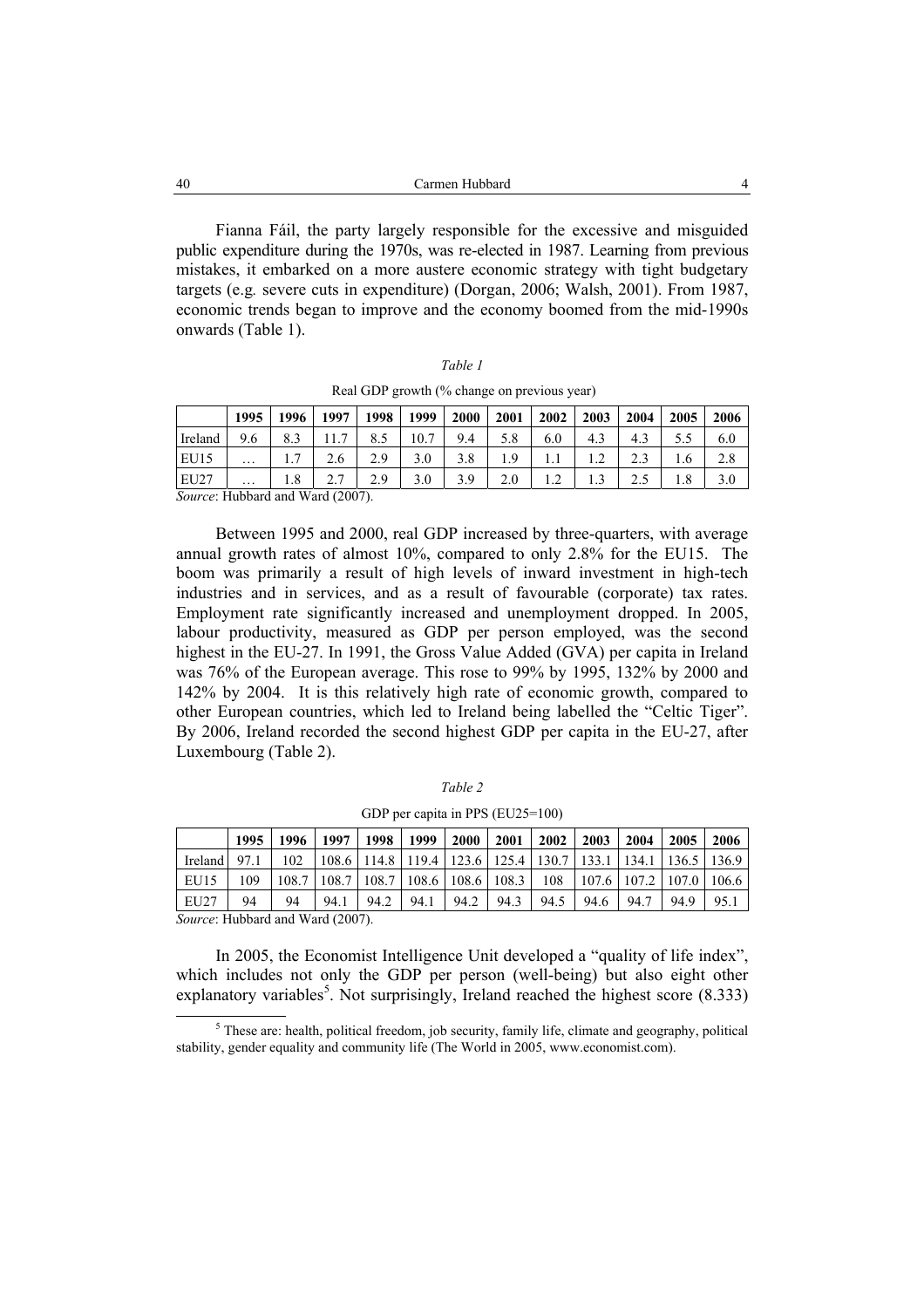amongst the 111 countries included in the survey, well ahead the United States (ranks 13 with 7.615) and the UK (ranks 29 with  $6.917$ )<sup>6</sup>.

## **The Role of Agriculture within the Irish Economy**

Ireland took its first steps towards economic progress a decade before accession when it advocated free trade and encouraged foreign investment and education. These had significant effects on the development of agriculture and rural development (e.g. increase of land productivity, a decline of the agricultural labour force, a rise in tourism, forestry and fisheries activities). However, at the time of accession, agriculture was still at the core of the economy. Ireland joined the EEC at a time when more than 80% of total Community budget was allocated to agriculture. As farming contributed significantly to the economy as a whole (Figure 2), the adoption of CAP with its high prices and market support for commodities and the opportunity of trading on a larger market were seen as essential for the transformation of the sector. Farming remained very important for the Irish economy until 1989, when its contribution to GDP was still around 10%. As the economy thrived, the role of agriculture diminished. Currently, the sector contributes 2.5% of the GDP and less than 6% of the labour force.







 <sup>6</sup>  $6$  For comparison, EU15 scored 7.504.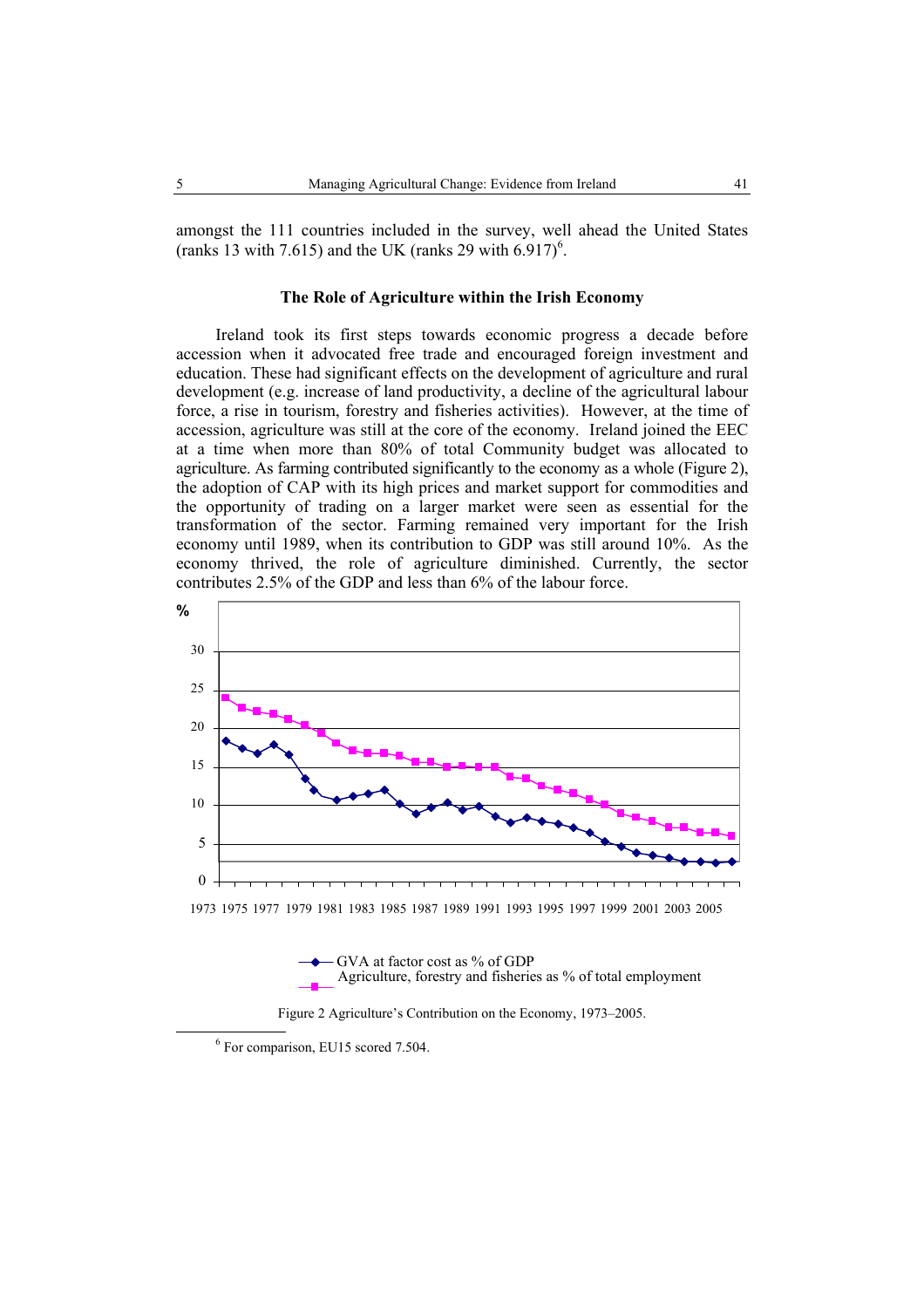## **3. IRISH AGRICULTURE AND THE CAP, 1973–2006**

Ireland's land area accounts for 6.9 million hectares, out of which 4.3 million (64%) is Utilised Agricultural Area (UAA) and 650,000 hectares (9.4%) is forestry. Some 91% of total UAA is used for crops that are used in the livestock sector, mostly pasture and silage (Table 3). Despite a decline by 25% of total UAA between 1980 and 2006, the structure of land use has remained almost constant. The exception is silage, which increased by 58%.

|  |  | ar<br>ı |  |
|--|--|---------|--|
|--|--|---------|--|

|                  | 1980    | 1991    | 1995    | 2000    | 2004    | 2006    | $%$ change<br>2006/1980 |
|------------------|---------|---------|---------|---------|---------|---------|-------------------------|
| Pasture          | 2,929   | 2,249.4 | 2,237.9 | 2,218.1 | 2,218.1 | 1932.7  | $-34.0$                 |
| Silage           | 0.0     | 764.7   | 933.6   | 1,074.7 | 1,020.4 | 1211.2  | 58.4*                   |
| Hay              | 1,212.8 | 394.1   | 357.2   | 242.6   | 189.0   | 264.6   | $-78.2$                 |
| Rough            | 1,008.0 | 641.9   | 459.5   | 506.5   | 453.5   | 471.5   | $-53.2$                 |
| grazing          |         |         |         |         |         |         |                         |
| Cereals          | 444.8   | 301.6   | 273.8   | 279.0   | 310.2   | 279.8   | $-37.1$                 |
| Other            | 109.8   | 90.1    | 126.5   | 122.2   | 113.8   | 100.7   | $-8.3$                  |
| <b>Total UAA</b> | 5.704.4 | 4.441.8 | 4,388.5 | 4.443.1 | 4,305   | 4.260.5 | $-25.3$                 |

Land Use, 1980–2006 ('000 hectares)

*Source:* Hubbard and Ward, 2007.

Ireland's geography and climate offer perfect conditions for livestock, particularly beef and dairy. This sector has a long tradition and a large contribution to agricultural output (Table 4). In 2006, milk and dairy products accounted for 38% of total output, and beef for 33%, as opposed to only 7% for cereals (Department of Agriculture, Fisheries and Food, 2007a).

|                               | 1973 | 1978 | 1983 | 1988 | 1990 | 1996 | 2000 | 2002 | 2005 |
|-------------------------------|------|------|------|------|------|------|------|------|------|
| <b>Total Livestock</b>        | 59.8 | 53.1 | 50.6 | 53.4 | 47.0 | 44.9 | 44.4 | 42.8 | 45.8 |
| of which                      |      |      |      |      |      |      |      |      |      |
| Cattle                        | 42.4 | 39.0 | 35.6 | 39.4 | 33.6 | 28.7 | 28.3 | 25.0 | 28.5 |
| Pig                           | 10.0 | 7.7  | 6.8  | 4.4  | 5.1  | 6.9  | 6.1  | 6.4  | 5.9  |
| Sheep                         | 3.7  | 3.0  | 3.5  | 4.4  | 4.0  | 4.7  | 4.2  | 4.3  | 3.9  |
| Poultry                       | 2.8  | 2.1  | 2.6  | 2.9  | 2.5  | 2.7  | 2.5  | 2.8  | 3.0  |
| <b>Total Livestock</b>        | 26.5 | 33.0 | 34.6 | 34.6 | 29.0 | 30.5 | 30.4 | 30.8 | 27.8 |
| Products of which             |      |      |      |      |      |      |      |      |      |
| Milk                          | 23.8 | 31.6 | 33.3 | 33.5 | 28.1 | 29.8 | 29.6 | 30.0 | 26.9 |
| Course: Uubbord and Word 2007 |      |      |      |      |      |      |      |      |      |

*Table 4*  Livestock and Livestock Products as % of Gross Agricultural Output, 1973–2005

*Source*: Hubbard and Ward, 2007.

The first five years as a Community member (1973–1978) were remarkable for agriculture, and Irish farmers benefited almost immediately after accession. Moreover, in addition to the CAP price and market supports, the sector benefited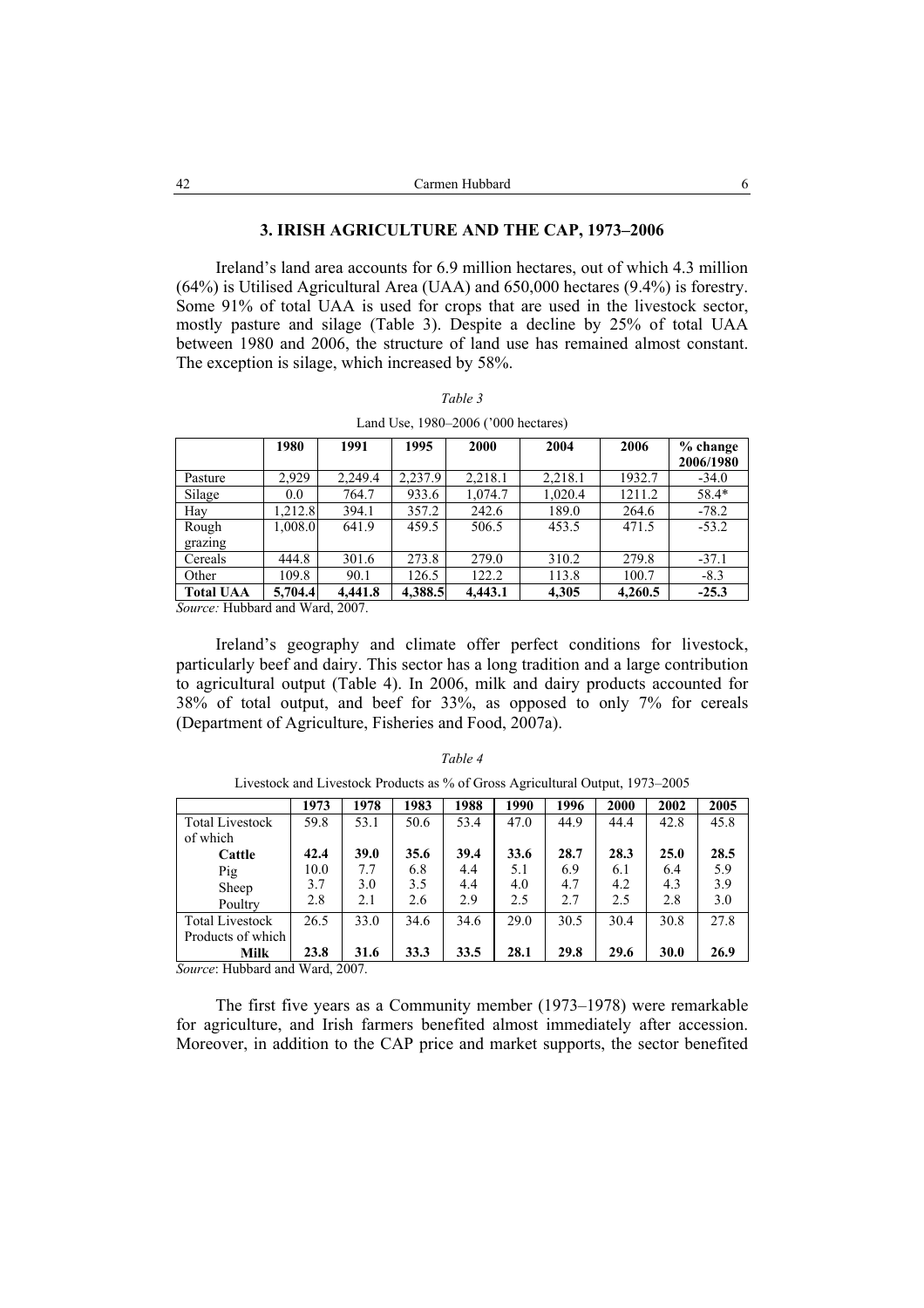from on-farm structural and social policy measures (e.g*.* modernisation of farms, less-favoured areas payments) and specific off-farm measures such as the drainage programmes in the West and the Border regions. The volume of agricultural output rose significantly and for the first time the Irish farmers enjoyed significant increases in real income (Walsh and Gillmor, 1993) (Figure 3).



*Source:* Hubbard and Ward, 2007.

Figure 3. Aggregate Farm Income, 1973–2005 (1973=100).

The dairy and beef sectors were the main beneficiaries of CAP subsidies. Almost 90% of total EU funds allocated for Irish agriculture between 1973 and 1979 went to these two sectors (Table 5). Nationally, the agricultural policy focused mainly on increasing the efficiency of production and maintaining the traditional family farms (Leavy *et al*., 1997). Although no major structural changes were noticeable during this five-year period, the distributional impacts of the CAP varied widely across individual farms and regions. Most of the benefits were captured by large dairy and arable crops farms. Walsh and Gillmor (1993, p.87) stressed that these farms also benefited from "investment aids and from infrastructure of research, advice and other services which had developed to support the agricultural sector." Small-scale farms, mainly other livestock (e.g. cattle-rearing, sheep, pig and poultry) or fruits and vegetables, received very little or no support. Often these producers were the vulnerable, such as older or unmarried, widowed or without children, who could not adjust rapidly enough to the new agricultural challenges (Walsh and Gillmor, 1993). Regionally, farms located in the South and South-East, where the quality of soil and climate conditions were more favourable, benefited more, in contrast with those from the West (Lafferty *et al*., 1999).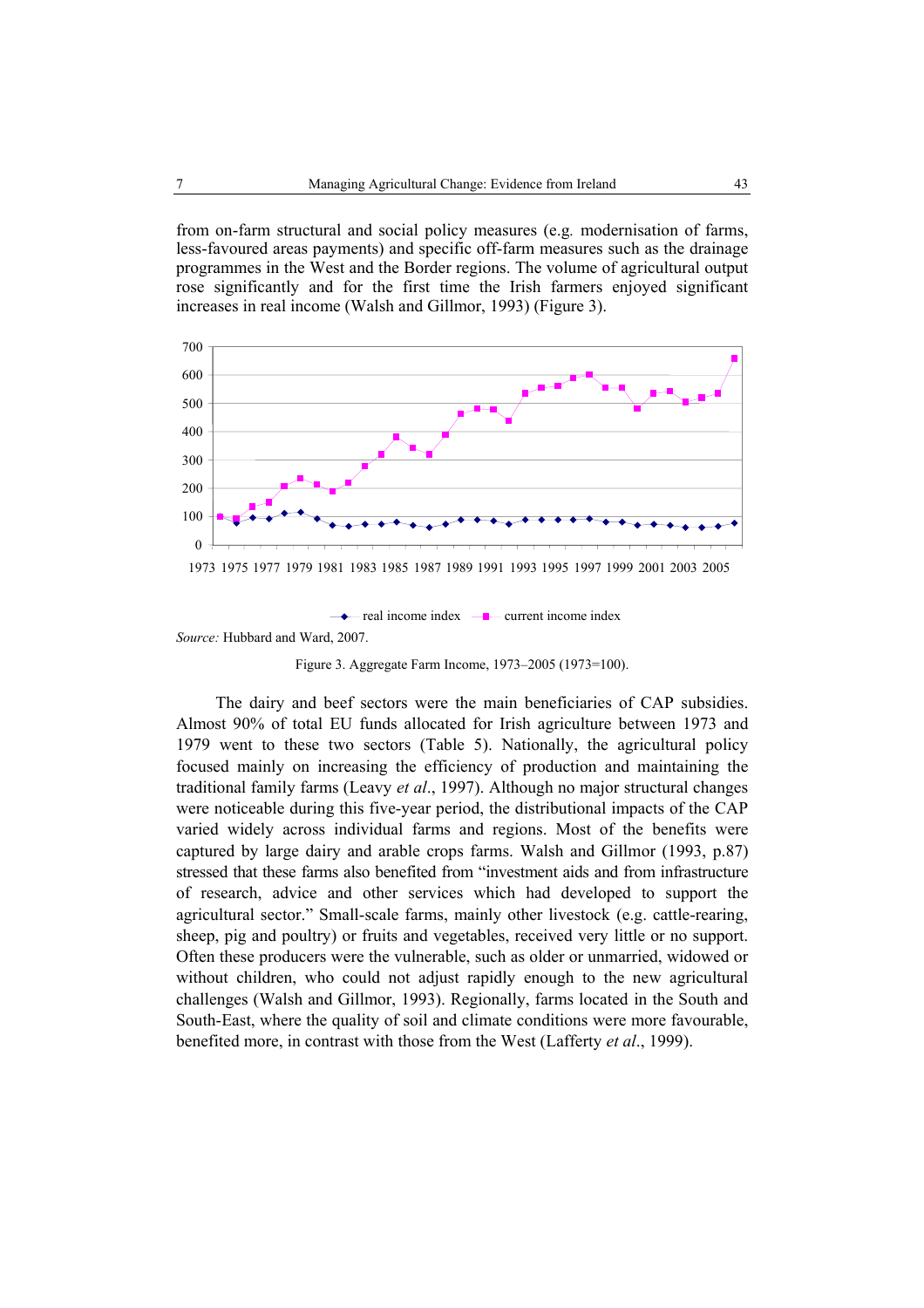| <b>Sector</b>      |              | 1973-1979 |              | 1980-1989 | 1990-1999    |        | 2000-2005    |               |
|--------------------|--------------|-----------|--------------|-----------|--------------|--------|--------------|---------------|
|                    | $\epsilon$ m | $%$ of    | $\epsilon$ m | $%$ of    | $\epsilon$ m | $%$ of | $\epsilon$ m | $\frac{0}{0}$ |
|                    |              | total     |              | total     |              | total  |              | of total      |
| Dairy              | 848.8        | 50.9      | 3,197.5      | 39.5      | 3,378.3      | 20.8   | 1,221.1      | 11.3          |
| Beef (and yeal)    | 620.7        | 37.3      | 4.369.4      | 54.0      | 9,309.5      | 57.3   | 5,250.4      | 48.5          |
| Arable crops       | 49.3         | 3.0       | 75.4         | 0.9       | 791.5        | 4.9    | 657.5        | 6.1           |
| (cereals)          |              |           |              |           |              |        |              |               |
| Sheep              |              |           | 401.9        | 5.0       | 140.5        | 0.9    | 517.1        | 4.8           |
| Sugar              | 25.6         | 1.5       | 109.5        | 1.4       | 93.1         | 0.6    | 38.1         | 0.4           |
| Pig meat           | 31.2         | 1.9       | 11.4         | 0.1       | 25.2         | 0.2    | 7.9          | 0.1           |
| Poultry and eggs   | 0.6          | 0.0       | 25.5         | 0.3       | 13.0         | 0.1    | 0.1          | 0.0           |
| Fruits and         | 3.2          | 0.2       | 1.8          | 0.0       | 1.0          | 0.0    | 20.7         | 0.2           |
| Vegetables         |              |           |              |           |              |        |              |               |
| <b>Total EAGGF</b> | 1,666.3      | 100       | 8,098.9      | 100       | 16,234.4     | 100    | 10,825.8     | 100           |
| Guarantee          |              |           |              |           |              |        |              |               |

*Table 5*  EU Receipts by Sector, 1973–2005

*Source*: Hubbard and Ward (2007).

The first half of the 1980s brought new challenges for Irish farmers. The introduction of CAP milk quota (in 1984) and the fall of world prices for agricultural commodities inflicted hardship on the farming community, but particularly on dairy producers. By 1987, the number of dairy cows had dropped to its lowest level since accession, at 5.5 million (Figure 3). Walsh (1995, p. 90) argued that "for rural Ireland this [the introduction of milk quota] was probably the single most important change in the operation of the CAP in the 1980s." In contrast, the creation of the Common Market for Sheep (and goat) meat and the introduction of ewe premia (in 1980) made the sheep enterprise more attractive to Irish farmers. Additionally, the outbreak of "mad cow disease" also influenced this sector favourably, as consumers' demand switched to other meat types, mainly sheep, poultry and pig (Binfiled *et al*., 1998). Between 1980 and 1992, the number of sheep farms rose (from 45,000 in 1980) by a quarter, and the average size of flock more than doubled (from 73 to 162 sheep per farm) (Lafferty *et al.*, 1999). Hence, by 1992, the number of sheep tripled, reaching 6.1 million (Figure 4).

Although the number of total Irish farms has almost halved since accession, the reduction was gradual, with the rate of decline accelerating particularly from the late 1980s. Surprisingly, despite various changes and the pressure for maintaining economic viability (which usually forces farmers to enlarge the scale of their business), the process of farm enlargement was slow and for more than a decade the Irish farm structure remained almost unchanged (Lafferty *et al.,* 1999).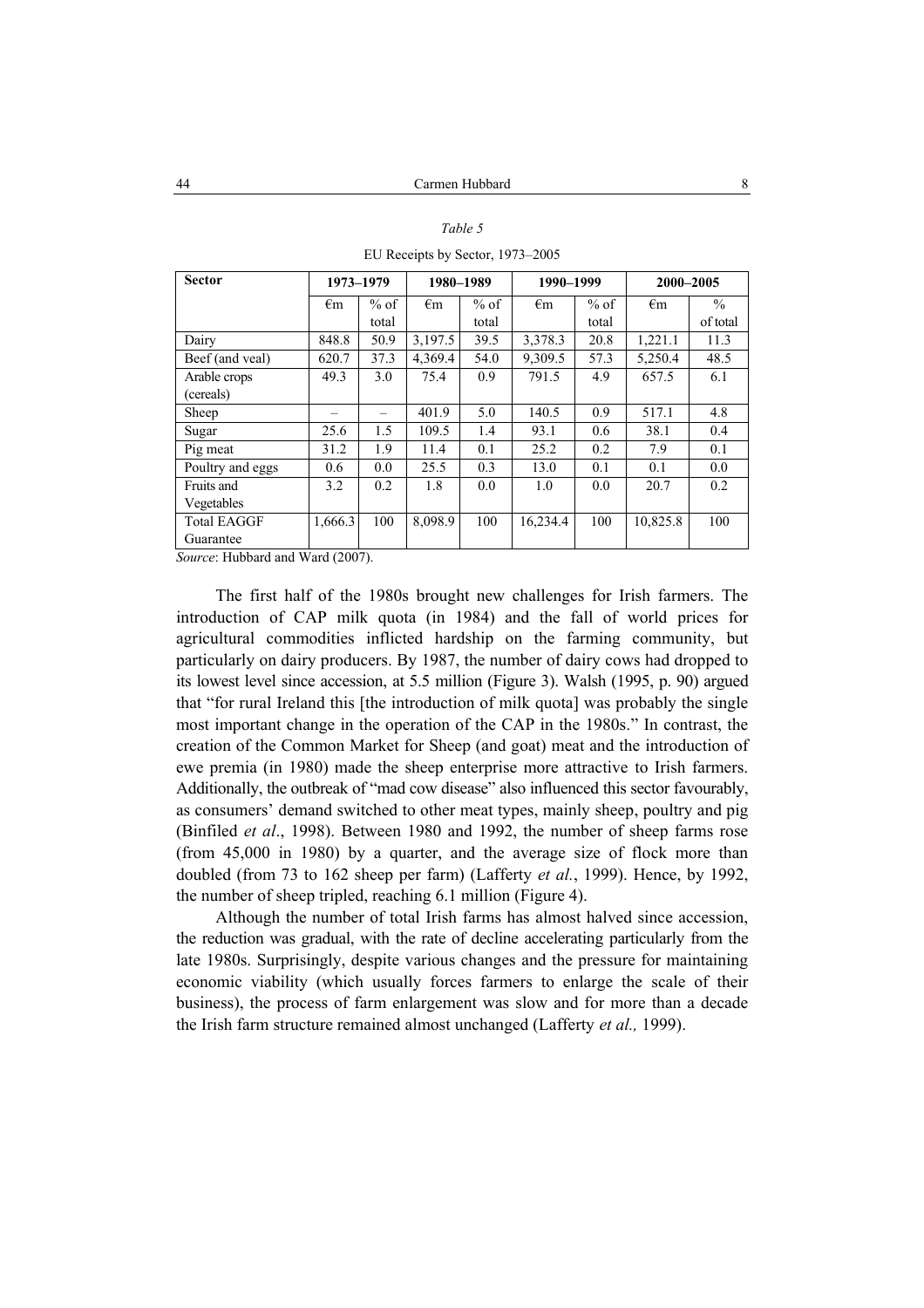

*Source*: Hubbard and Ward, 2007.

Figure 4. The Evolution of Livestock Number, 1975–2005 (in December).

For example, the total number of farms fell by just 3.4% between 1975 and 1985, but then by 30% between 1985 and 1995. Lafferty *et al.,* 1999 argued that the limitation of farm size represented one of the major structural problems faced by the Irish agricultural sector until early 1990s. This was mainly due to the specificity of the Irish landownership system. Farming in Ireland is traditionally a family business, with land transferred from one generation to the next. This resulted in rigid land tenure and "a virtual absence of long-term leasing and a limited scale of land market" (*ibid*. p.16). As from 1991, the decline in the number of farms accelerated (an average 2,700 farm each year) and the average farm size constantly increased (from 26 hectares in 1991 to 32 hectares in 2005) (Table 6). Perhaps unsurprisingly, the decline has been most marked in the smaller size categories of farms. Farms of less than 30 hectares made up 63% of all farms in 1975, but less than 44% in 2005. Within this category, farms of less than 5 hectares dropped from 15% of all farms in 1975 to less than 7% in 2005 (Table 6).

|      | Total        | Average   | $<$ 5 ha | $5 - 10$ | $10 - 20$ | $20 - 30$ | $30 - 50$ | $50 - 100$ |     | $\geq$ 100 % Change |
|------|--------------|-----------|----------|----------|-----------|-----------|-----------|------------|-----|---------------------|
|      | <b>Farms</b> | size (ha) |          | ha       | ha        | ha        | ha        | ha         | ha  |                     |
| 1975 | 227.9        | 22.3      | 34.4     | 37.7     | 70.6      | 35.8      | 29.8      | 15.9       | 3.7 |                     |
| 1980 | 223.4        | 22.6      | 34.0     | 35.4     | 67.7      | 36.3      | 30.3      | 16.0       | 3.7 | $-1.9$              |
| 1985 | 220.1        | 22.7      | 35.2     | 34.7     | 63.8      | 36.9      | 29.9      | 15.9       | 3.7 | $-1.5$              |
| 1991 | 170.6        | 26.0      | 19.2     | 24.1     | 48.3      | 31.0      | 28.4      | 15.7       | 3.9 | $-22.5$             |
| 1995 | 153.4        | 28.2      | 14.8     | 20.5     | 40.6      | 29.1      | 28.1      | 16.1       | 4.1 | $-10.1$             |
| 2000 | 141.5        | 31.4      | 11.7     | 16.7     | 34.3      | 25.0      | 29.6      | 19.5       | 4.6 | $-7.8$              |
| 2001 | 139.6        | 31.6      | 10.9     | 16.3     | 33.7      | 24.8      | 29.6      | 19.6       | 4.7 | $-1.3$              |
| 2002 | 136.5        | 32.0      | 10.4     | 15.8     | 32.8      | 24.4      | 29.1      | 19.3       | 4.6 | $-2.2$              |
| 2003 | 135.5        | 31.7      | 8.6      | 19.9     | 32.1      | 23.9      | 28.1      | 18.5       | 4.5 | $-0.7$              |
| 2005 | 132.7        | 31.8      | 9.2      | 18.5     | 30.1      | 22.5      | 28.7      | 19.6       | 4.0 | $-2.1$              |

*Table 6* 

Number of Farms by Size Category, 1975–2005 ('000s)

*Source:* Hubbard and Ward (2007).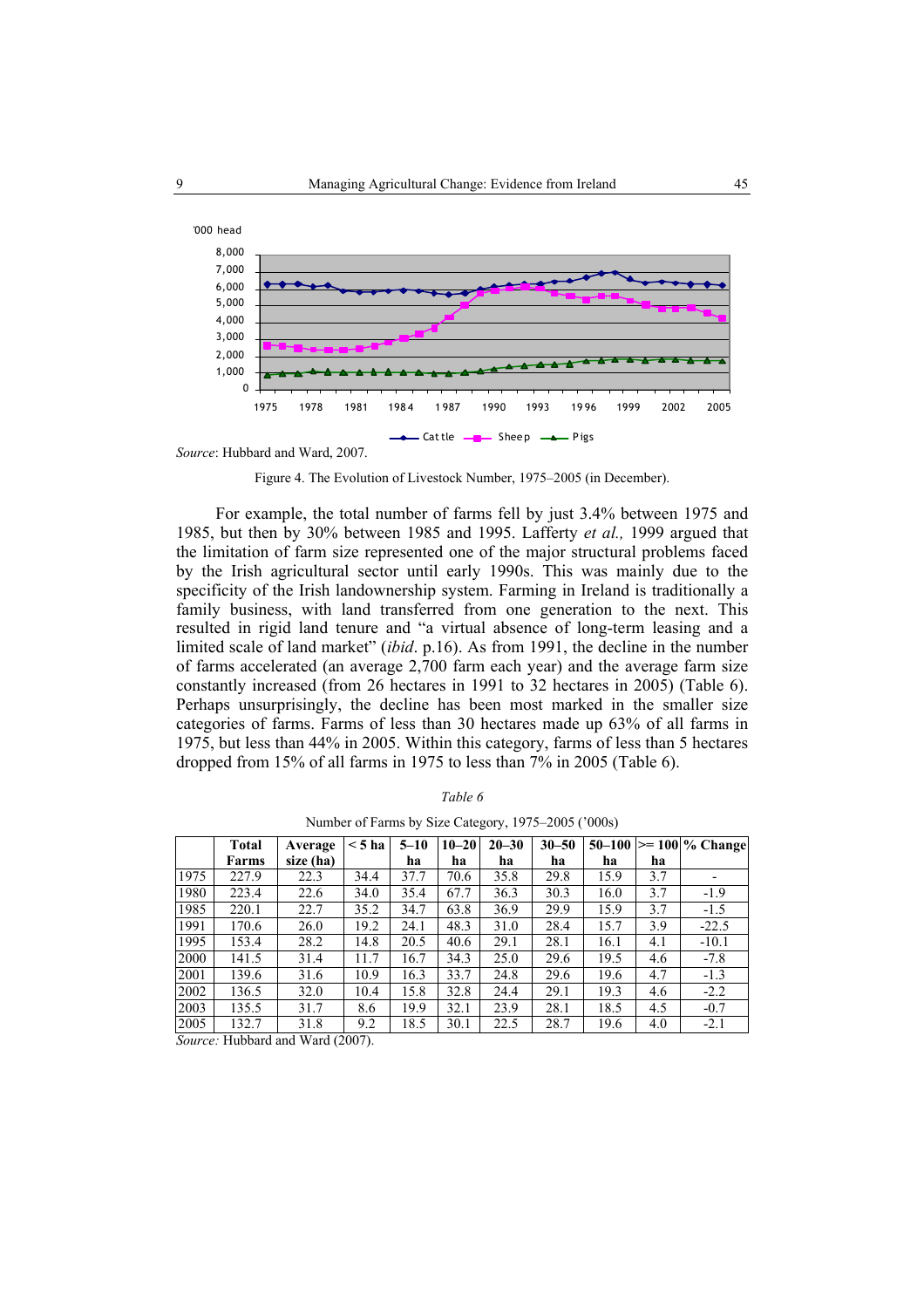Overall, the change in the farm structure led to the concentration, specialisation and intensification of Irish agricultural production. This is mainly reflected in the evolution of the number of specialized farms and their average size, particularly from the early 1990s onwards. Beef production remained, however, the prevailing farming type in Ireland, and this has changed little since 1991. In contrast, the number of specialized dairy farms dropped three times, from 63,000 in 1979 to just over 21,000 farms in 2005 (Table 7). Important changes also took place for pig, poultry and cereals farms, although these commodities have a relatively small contribution to the agricultural output. The production system for pig and poultry sectors has become very intensive, with most of the output produced by very large commercially-specialised companies. For example, at the time of accession, pigs were typically raised on a small scale on a large number of farms (35,700 farms with an average of 29 animals/farm). By 2005, the number of pig farms declined to 800, but the average size rose to around 2,000 pigs (CSO, 2007c).

|--|--|

| Year | Crop<br>(tillage) | Dairy | Cattle<br>rearing and | Sheep, goats<br>& other livestock | <b>Mixed crop</b><br>& livestock | Pig and<br>poultry | Total |
|------|-------------------|-------|-----------------------|-----------------------------------|----------------------------------|--------------------|-------|
|      |                   |       | fattening             |                                   |                                  |                    |       |
| 1975 | 6.1               | 57.1  | 66.4                  | 23.6                              | 11.7                             | 1.8                | 228.0 |
| 1979 | 11.7              | 62.8  | 65.6                  | 22.7                              | 14.4                             | 1.5                | 233.5 |
| 1985 | 9.6               | 57.7  | 75.9                  | 44.6                              | 11.0                             | 1.6                | 220.2 |
| 1991 | 5.0               | 41.6  | 71.8                  | 40.9                              | 4.3                              | 0.8                | 170.6 |
| 1995 | 4.3               | 34.4  | 72.0                  | 30.5                              | 4.0                              | 0.7                | 153.4 |
| 1997 | 3.7               | 33.3  | 73.0                  | 28.2                              | 3.6                              | 0.7                | 147.8 |
| 2003 | 4.6               | 24.3  | 67.7                  | 33.1                              | 3.8                              | 2.0                | 135.6 |
| 2005 | 4.8               | 21.2  | 69.2                  | 32.4                              | 3.5                              | 1.5                | 132.7 |

Number of specialized farms by farming system 1975–2005 ('000s)

*Source*: Hubbard and Ward (2007).

Traditionally, farm labour is provided by family members, who account for more than 94% of total labour input on Irish farms. Since the early 1990s, there is a clear diminishing trend in the number of farmers for whom agriculture is the only occupation, as opposed to an increase of part-time farming. The number of fulltime farmers decreased fast, at an average rate of almost 4% per year, whereas the number of part-time farmers increased by 2% per year on the average. In 2003, farming was the only occupation of the farm holder in 57% of total farms, as opposed to 75% in 1991 (Figure 5). Part-time farming is also more likely to be taken up by younger people.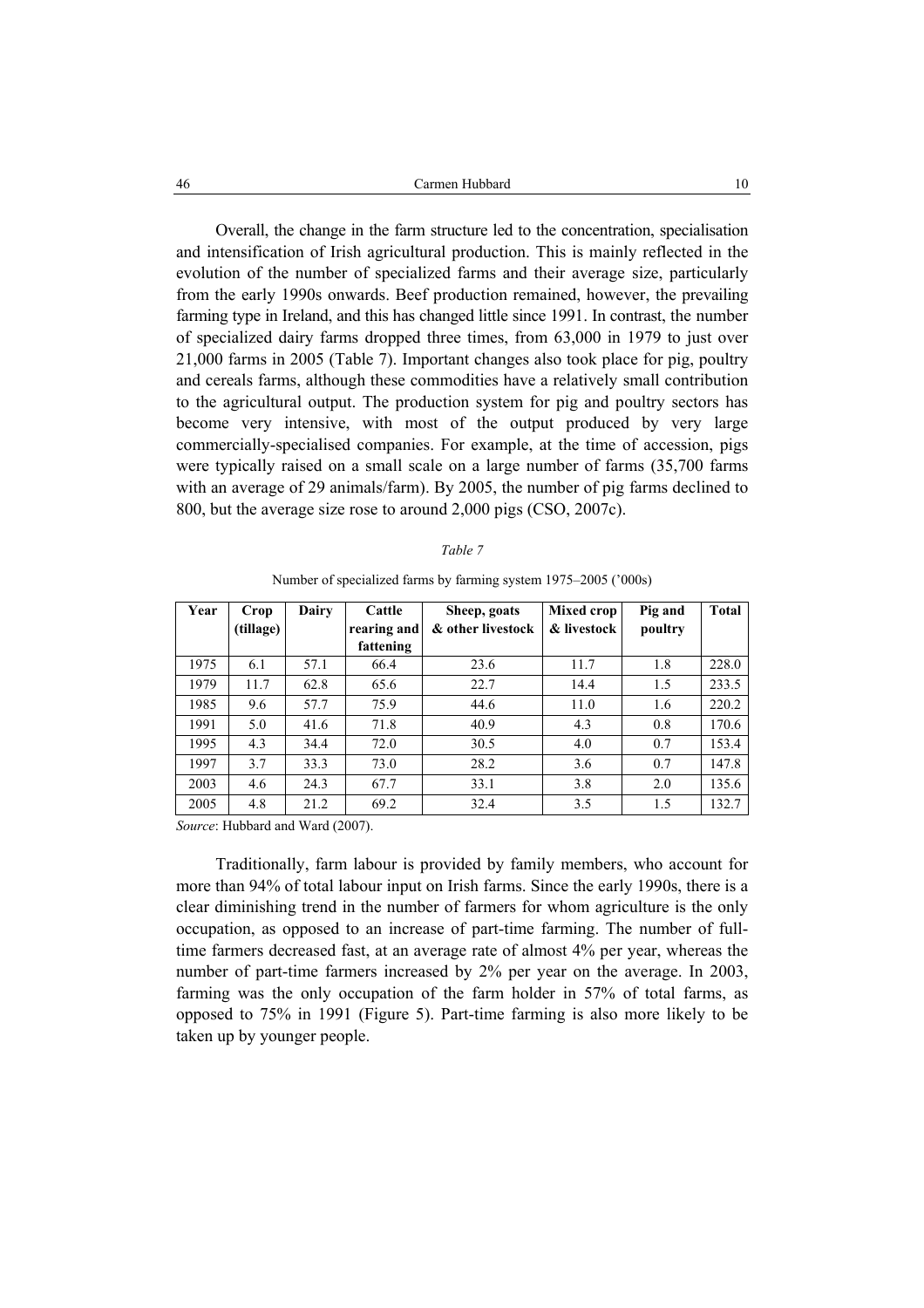

*Source*: Hubbard and Ward, 2007.

Figure 5. Full and Part Time Farm Numbers, 1991–2003.

Previous sections show that agricultural restructuring in Ireland has accelerated from the 1990s onwards. This is mainly due not only to the boom of the economy as a whole, which spread (directly and indirectly) to the rural areas as well, but also to the successive CAP reforms that started in 1992, *i.e.* the MacSharry reform, Agenda 2000 and the Mid-Term Review of 2003. Furthermore, the foundation of the Single Market and the reform of the Structural Funds, in the early 1990s, marked the start of important changes in the Irish regional policy. In order to attract large amounts of EU funds, the Irish government chose to maintain the entire country under Objective 1 status. Although the Structural Funds do not target the development of rural areas, the massive investment in infrastructure, industry, services and human resources (education and training), had effects that spilled over into the rural areas. Overall, between 1973 and 2006, Ireland received around €60 billion from EU membership, with more than half coming from the EAGGF Guarantee and Guidance Sections (Table 8). As Crowley (2003, p. 68) notes, the CAP "has been the main financial and ideological influence on agriculture in the Irish state."

|--|--|

|  |  |  | EU Receipts, Ireland, 1973–2006 ( $\epsilon$ m) |  |  |
|--|--|--|-------------------------------------------------|--|--|
|--|--|--|-------------------------------------------------|--|--|

|                        | 1973-1979 | 1980-1989 | 1990-1999 | 2000-2006 | <b>Total</b> |
|------------------------|-----------|-----------|-----------|-----------|--------------|
| <b>EAGGF</b> Guarantee | 1,666.3   | 8,098.9   | 16,234.4  | 12,639.2  | 38,638.7     |
| <b>EAGGF</b> Guidance  | 49.3      | 708.1     | 1,739.7   | 219.7     | 2,716.7      |
| European Social Fund   | 50.4      | 1,358     | 3,387     | 1,191.8   | 5,987.2      |
| European Regional      | 38.0      | 982.2     | 4.243.1   | 2.520.3   | 7,783.6      |
| Development Fund       |           |           |           |           |              |
| Cohesion Fund          |           |           | 1.091     | 908.9     | 1.999.9      |
| Other                  | 158.1     | 402.8     | 300.9     | 139.5     | 1,001.3      |
| Total                  | 1.962.1   | 11,550    | 26,996.1  | 17,619.2  | 58,127.4     |

*Source*: Hubbard and Ward (2007).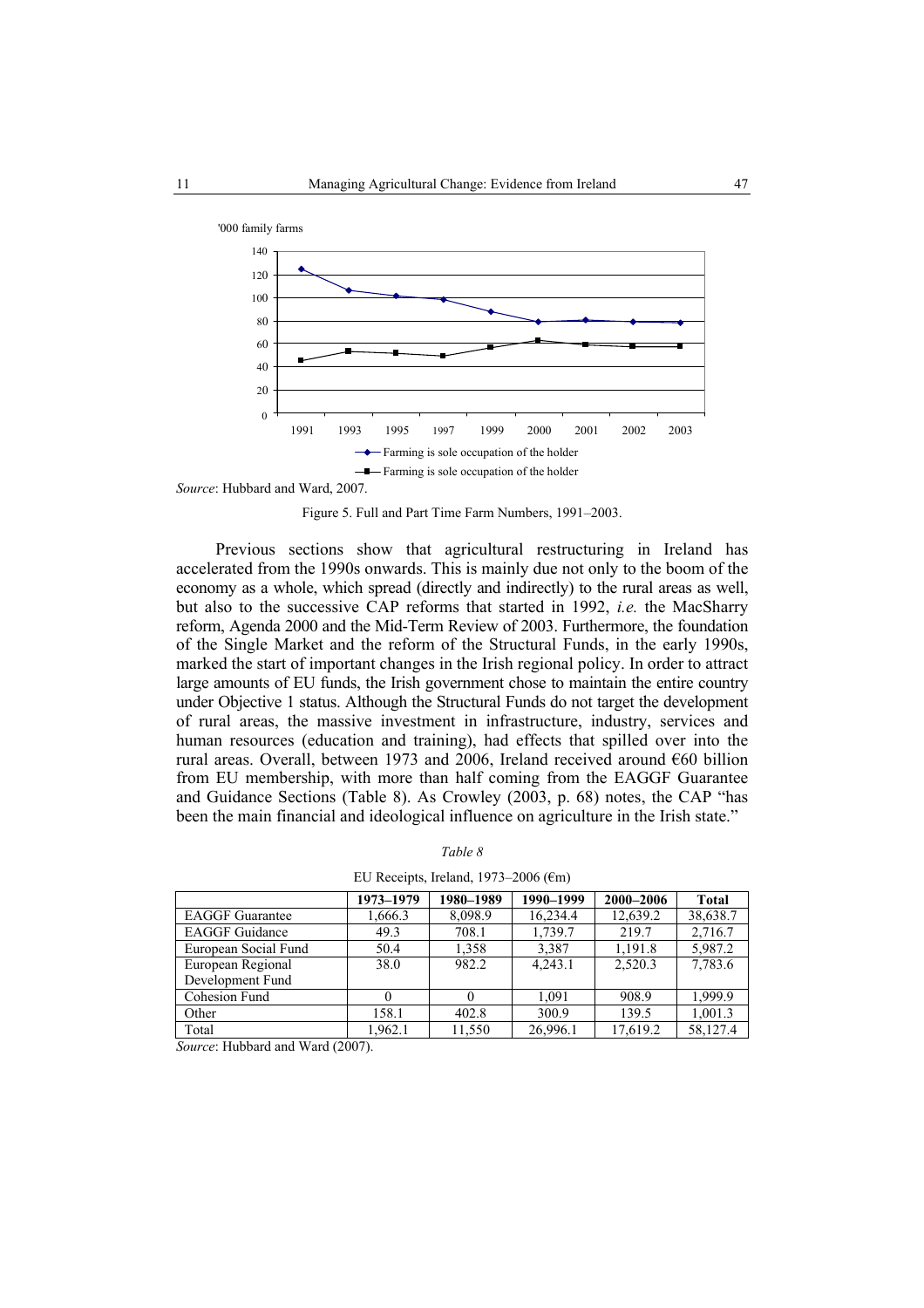However, CAP support remained at the core of the Irish farming sector. Despite the fact that, following the MacSharry reform, farmers faced serious cuts in intervention prices for the major commodities (e.g. cereals, oilseeds and beef), they were compensated for their loss in income through direct payments (DPs). Since their introduction, DPs have proved crucial for Irish farm income and they became an increasingly important component, rising from 30% in 1992, to 41% in 1994, and 60% in 1996. Agenda 2000 and the Mid-Term Review brought further policy changes, as DPs were "decoupled" from production and a Single Farm Area Payment (SFAP) Scheme was introduced from 2005. By 2006, DPs accounted for 98% of total farm income on the average. Moreover, there are farms, such as, for example, cattle rearing and sheep, where DPs account for more than 100% of their total farm income.

However, there is a wide variation in the distribution of direct payments across farm size and enterprise mix. The larger the farm the higher the share of direct payment received. For specialized dairy farms, the share of direct payments represented 31% of family farm income, whilst for cattle rearing and sheep farms it was above 130%<sup>7</sup>. The distribution of direct payments by income deciles reveals that, in the year 2005, 42% of direct payments were allocated to the 20% of farmers with the highest family farm income, whereas only 7% went to the 20% of the lowest farm income group. On the average, a farm received  $E21,101$  under the form of direct payments, but the amount ranged from less than  $\epsilon$ 8,000 for farmers in deciles 1 and 2 to €54,245 to farmers in decile 10 (Department of Agriculture, Fisheries and Food, 2007).



*Source:* Hubbard and Ward, 2007.

Figure 6. Agricultural Output and Input Price Indices 1989–2005 (2000=100).

The volatility of farm income is also related to the evolution of agricultural output and input prices, which in turn reflects the interplay of the supply and demand for farm products (Matthews, 2005). As with the majority of farmers, Irish

 <sup>7</sup>  $h$ ttp://www.teagasc.ie/publications/2004/20060119.asp# Direct Payments and Subsidies.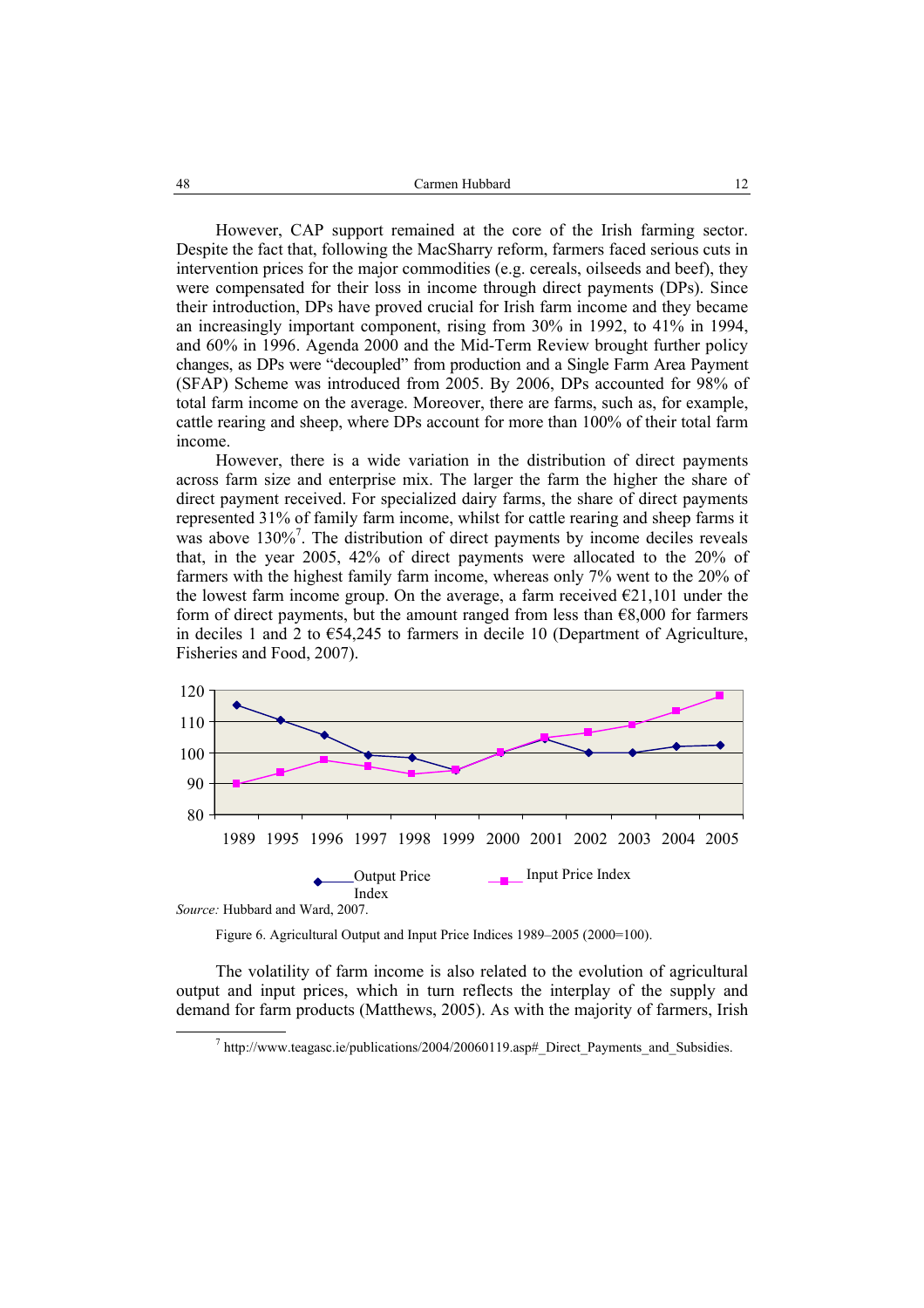farmers found themselves often squeezed between agricultural output and input prices. Whilst agricultural output has significantly increased over the years, as a result of technological innovation, output and input prices oscillated, hence squeezing the farm incomes. Both agricultural output and input prices have increased in nominal terms, in the period 1980–1990, but since then the output prices have fallen (Matthews, 2005).

The various changes that took place over the years in the Irish agricultural sector had a continuous impact on household income, pressuring family farm members to engage in off-farm employment. Whilst agricultural labour continues to decrease, there is a tendency towards convergence of the proportion of full-time and part-time Irish farmers, and an increase in the number of farms on which the holder and/or spouse takes up off-farm work. Recent years have seen a growth in the proportion of farm households with off-farm income, which rose from 31% in 1993 to 58% in 2006. Off-farm employment is more important among smaller farms, and in the beef and sheep sectors rather than dairying. For Irish agriculture as a whole, farming activities made up 70% of total farm household income in 1973, but this had declined to just a third by 2004 (Table 9).

| anı |  |
|-----|--|
|-----|--|

|                        | 1973 | 1980  | 1987 | 1994 | 1999/2000 | 2004 |
|------------------------|------|-------|------|------|-----------|------|
| Farming                | 70.1 | 58.3  | 54.2 | 53.5 | 40.7      | 32.9 |
| Other direct income    | 19.1 | 26.3  | 17.6 | 34.8 | 48.7      | 51.5 |
| <b>State Transfers</b> | 0.8  | l 5.2 | 28.3 | 11.7 | 10.6      | 15.6 |
| Gross income           | 100  | 100   | 100  | 100  | 100       | 100  |

Gross Income of Farm Households by Main Sources, 1973–2004 (%)

*Source:* Hubbard and Ward, 2007.

A key step in the EU process of agricultural and rural development was the adoption, in 1999, of the Agenda 2000 reforms. Agenda 2000 promoted a further cut in intervention prices (for cereals and beef) and direct (income) aid attributed per hectare or per animal. As a novelty, it introduced the "cross-compliance" concept, meaning that direct payments should be paid conditional on farmers' fulfilment of environmental targets. However, Ireland started focusing on agrienvironmental measures from 1994, when it established the first Rural Environment Protection Scheme (REPS). More than  $E2.1$  billion were paid under this scheme in the period 1994–2006.

Agenda 2000 also established the rural development policy as the second pillar of the CAP alongside the EU's agricultural market policy (the first pillar). The shift in the EU policies towards a wider rural development led to the adoption of the *White Paper* 'Ensuring the Future – A Strategy for Rural Development in Ireland', in 1999. This established for the first time an overall policy strategy, a coherent vision of the long-term future of Irish rural society (Department of Agriculture and Food, 1999). The strategy focused on a set of principles, e.g. the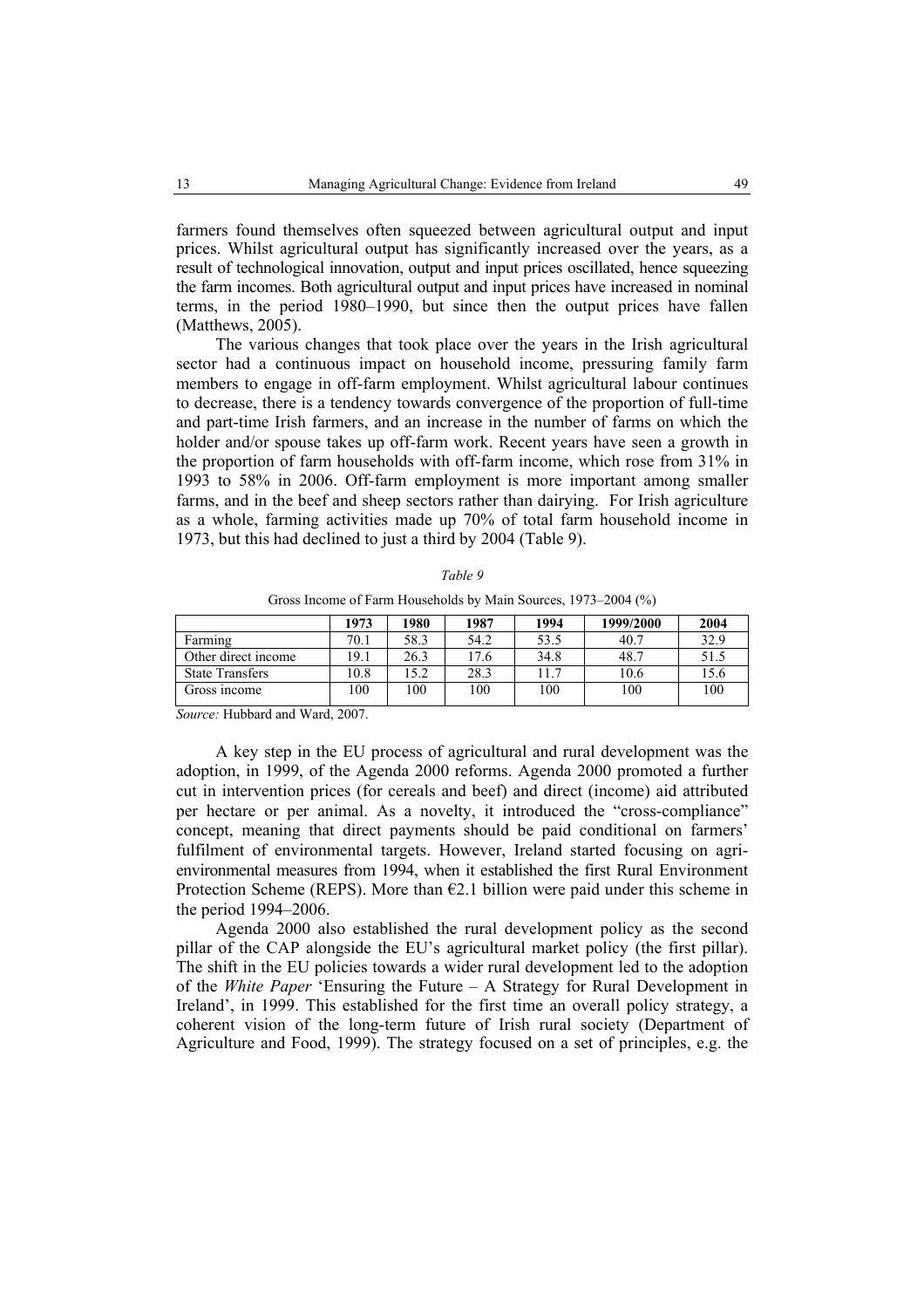establishment of appropriate institutional mechanisms for rural development, the adoption of a balanced spatial development strategy, a sustainable economic development based on indigenous potential and inward investment, the provision of services and infrastructure, the development of human resources and social inclusion (McDonagh, 2001). The instrument through which these were implemented was the *National Development Programme* (NDP) 2000-2006, which comprised seven Operational Programmes. The NDP was complemented by Ireland's Rural Development Plan (RDP), launched in 2000. Some €6.7 billion (or 17% of the total national expenditure for 2000-2006) were allocated for rural development, with agri-environmental measures and compensatory allowances for Less Favoured Areas (LFA) getting the largest share (Matthews, 2005). However, both the agrienvironmental and LFAs payments are subject to academic criticism (e.g. Dwyer *et al*., 2002 and Darnhofer and Schneeberger, 2007). Although they may contribute to the economic, social and ecological development of rural areas, there is a financial imbalance between these measures and broader rural development measures, which limits the progression of integrated rural development. Additionally, they are still regarded as 'farm-centric', yet another form of subsidising farmers.

Overall, the NDP 2000–2006 proved to be a successful strategy<sup>8</sup>. Involving over  $E$ 57 billion (of national and EU funds), it contributed to economic growth, improved the national infrastructure, assisted in the development of a highlyskilled and flexible workforce, increased Ireland's competitiveness and promoted social inclusion<sup>9</sup>.

### **4. DRIVING FORCES FOR MANAGING AGRICULTURAL CHANGE**

What are the major driving forces for managing Irish agricultural and rural changes? Lafferty *et al.* (1999, p. 12) stress that there is not a single determining factor, but a combination of internal and external driving forces and dynamics of modernisation that explain the 'modern revolution' in Irish agriculture. These include not only the geographical differences in natural resources which influence a spatial distribution of farming activity and performance, but also global economic factors (e.g. demand and supply for farm products, expansion of technology and technological knowledge) and national and EU policies. Additionally, cultural, institutional and historical factors with variation across farm categories and geographical areas and "adaptive strategies" determined by individual behaviour subject to motivation and lifestyle, individual resources and capabilities also have to be considered. The experts interviewed between September and December 2007 also shared the view that there is no single factor, but rather a combination of driving forces that have influenced the transformation of rural Ireland since accession. Moreover, most experts highlighted that the development of rural areas cannot be

 <sup>8</sup> <sup>8</sup> Business 2000, Tenth Edition, 2006, http:// www.business2000.ie/ndp/index.htm.

<sup>&</sup>lt;sup>9</sup> http://www.ndp.ie/docs.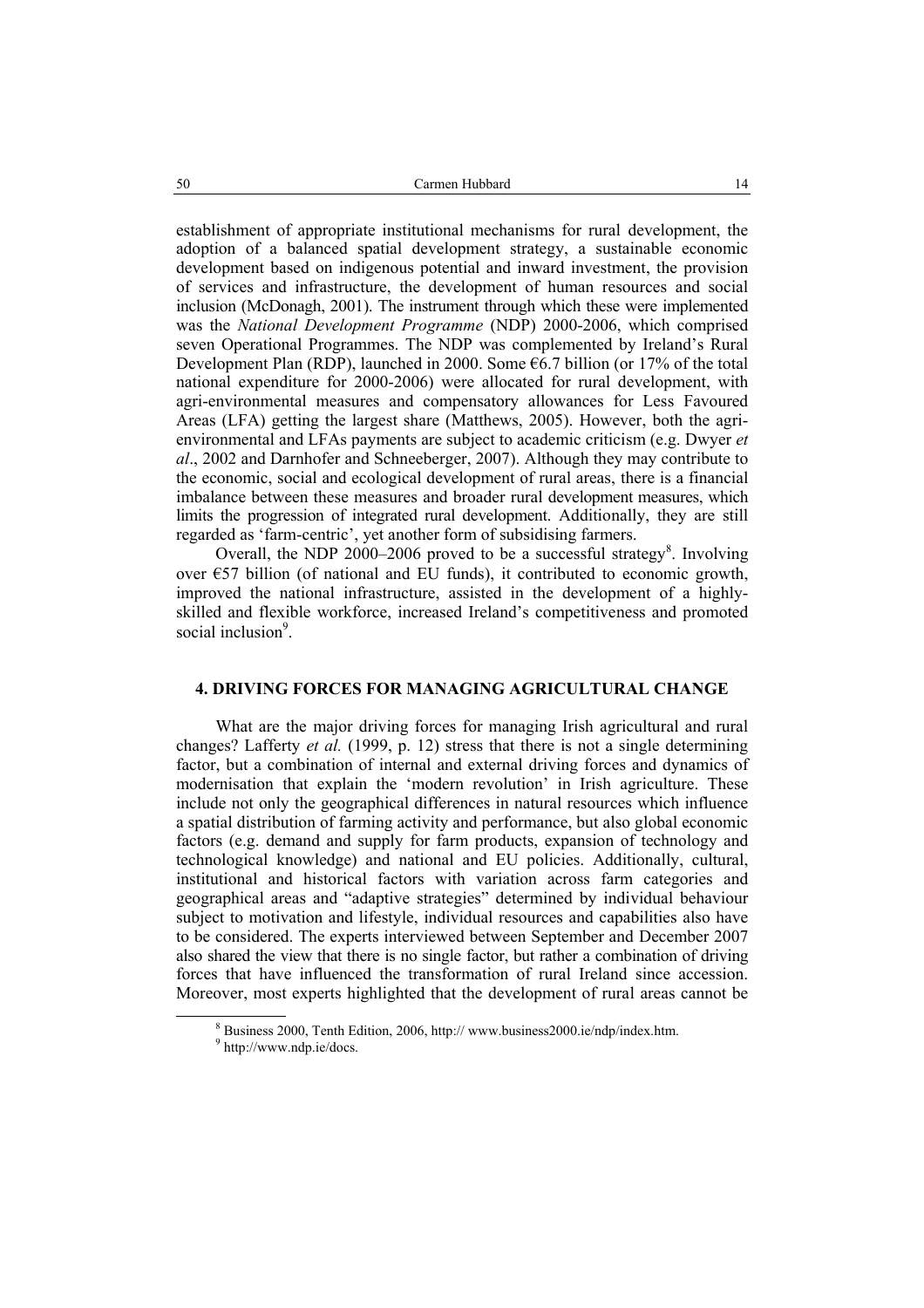discussed without considering the overall national economic development. Hence, three major driving forces were identified: (i) CAP support; (ii) the influx of Foreign Direct Investment (FDI); and (iii) the development of infrastructure (based on EU Structural and Cohesion Funds). In addition, the role of education and training, particularly the development of the third level education system, also seems to be an essential factor for the transformation of rural Ireland in the view of some experts. It is not only the increase in the number of universities and the attraction of a significant number of young people, but also the establishment across the whole country of so-called Institutes of Technology (ITs). These had a considerable influence on enhancing people-skills by promoting the development of the "middle-skills level" which further helped and encouraged people to work in various factories (*e.g.* multinational companies) and at various levels: "knowledge that will produce economic benefits - knowledge economy".

However, it was unanimously recognised that EU membership was paramount for the country as a whole, and especially for the Irish agricultural sector. Initially, accession opened new markets for Irish products and farmers benefited from the CAP price and market support. Subsequently, the compensatory payments were decisive for Irish farming, and currently CAP direct payments remain the main source of farming income. Moreover, the adoption of specific measures such as the REPS was also very important for rural areas. The introduction of the 'integrated rural development' concept in the late 1980s triggered Irish policy makers' attention, as the maintenance of rural population and economic diversification in rural areas became major concerns. Hence, the development of a broader EU integrated rural development policy was well received in Ireland. The adoption of the first National Development Plan and the establishment of a coherent Rural Development Programme represented a significant step in this direction. Although initiated by Brussels and perceived as a Community requirement, the design and application of the NDP under the Community Support Framework proved to be beneficial. For the first time "*money was there, but in order to get it, it was necessary to do a costbenefit analysis and create an evaluation plan which will get the best of the money*". Collectively, it has been recognised that the decision-making process in Ireland is still very centralised, with local authorities having little power and financial resources. At the microeconomic level, however, the Leader Initiative (plus other forms of local partnerships) has become very popular in Ireland. Leader Programmes gave the opportunity to local communities and representatives to become involved in accordance with priorities in their areas.

The EU transfers via the Structural (and Cohesion) Funds were crucial for the country as a whole, but their distribution at the regional level was rather uneven, with most of the funds oriented towards the East and Greater Dublin Area. Ireland received large amounts of EU funds under the Objective 1 status, but for almost four decades (until 2000) there was no particular regional policy in Ireland. The only regional development initiative was the Regional Industrial Programme, applied in the '70s and the '80s, which used incentives for the purpose of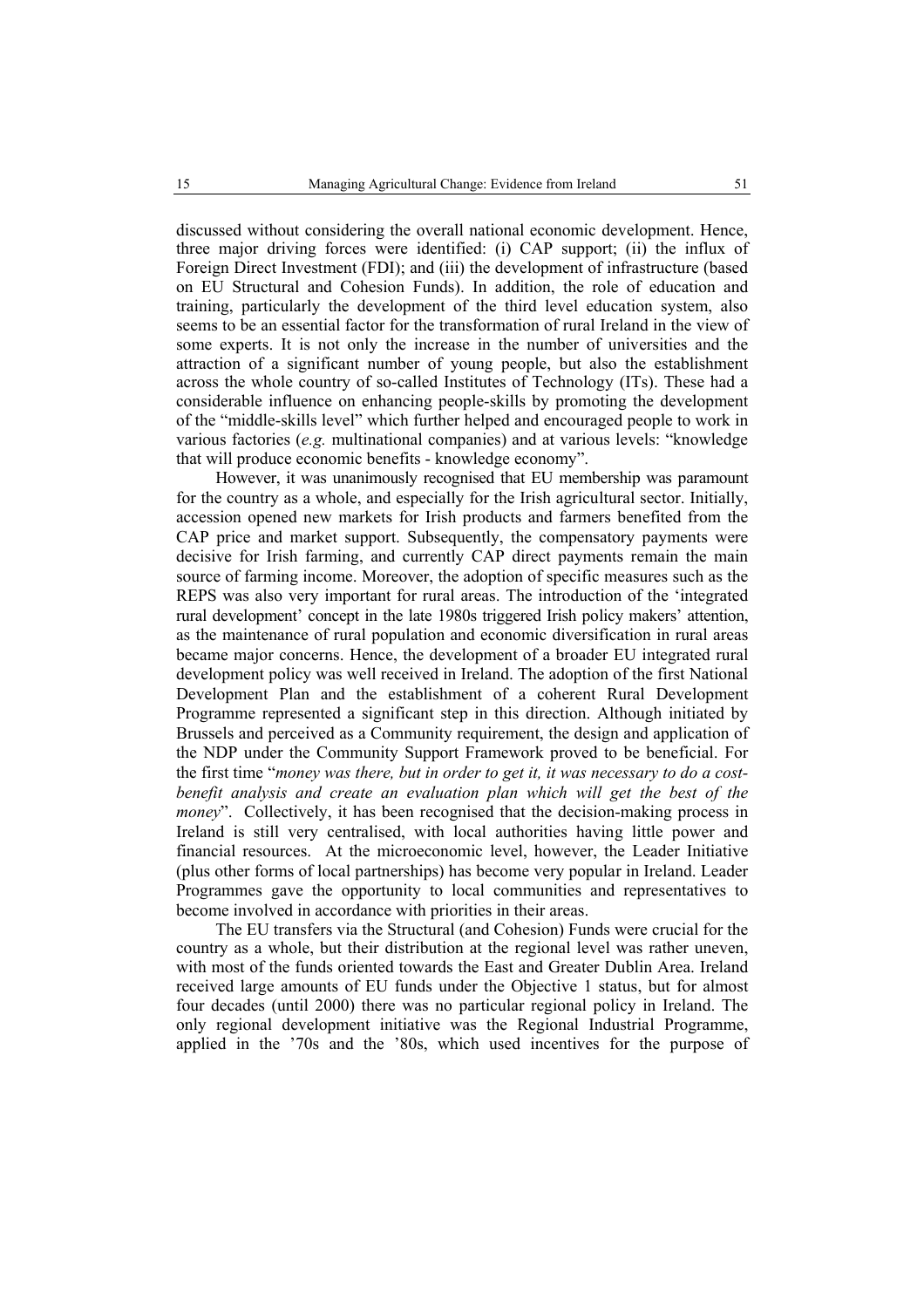encouraging firms to locate and invest outside the Greater Dublin Area. The lack of an earlier regional policy was perceived by most experts as a missed opportunity for a balanced regional development that led to a "weak urban hierarchy" and a "very weak planning system". The National Spatial Strategy (NSS) adopted in 2002 aims to achieve more balanced regional development, but until now has added too little. For example, the Government's initiative to reallocate 10,000 civil servants across 45 locations out in the country rather than focusing on the allocation of investments across the regions and on the emergence of new forms of rural governance, led some experts to question the Government's commitment and credibility towards devolution of power and regionalization. However, it is too early to assess the impacts of the NSS and some believe that things may improve in the future.

#### **5. CONCLUSIONS**

At the time of accession, despite some substantial economic progress achieved during the 'golden age', Ireland was still a poor, agricultural economy. As agriculture was still contributing significantly to the economy as a whole, accession brought immediate benefits to this sector. Substantial CAP subsidies were transferred to Irish farmers, mainly under the form of price and market support. Furthermore, for the first time, the country traded on broader markets and diversified its exports. Agricultural output increased and Irish farmers benefited from a rise in real income. However, it was not until the mid-1990s that the implementation of various national and EU policies had started to show notable positive results. It was also the creation of the Single Market and the EU transfers from Structural and Cohesion Funds that made a difference to Ireland's economic development. The country as a whole has positively benefited from Objective 1 status, and over the years has received some of the highest EU transfers per capita. Additionally, EU membership and some specific macroeconomic policies made Ireland one of the most attractive destinations for FDI, particularly from the US. Although Structural Funds and FDI were not specifically oriented towards the development of rural areas, they had spill-over effects. Nonetheless, the CAP and its intricate reforms have played a pivotal role in the transformation that took place in rural Ireland. Agriculture remained very important for the Irish economy throughout the 1980s, but since then its contribution has fallen significantly. As the general economy prospered, the sector experienced significant structural changes. These were especially noticeable from the 1990s onwards. The number of farms, particularly the small-sized ones, declined significantly for all types of farms, in contrast to a constant increase in the average farm size. This led to concentration, specialisation and intensification of production. Specialized beef production has remained the predominant farming activity in Ireland, whereas the number of specialized dairy and mixed grazing livestock farms has dropped dramatically.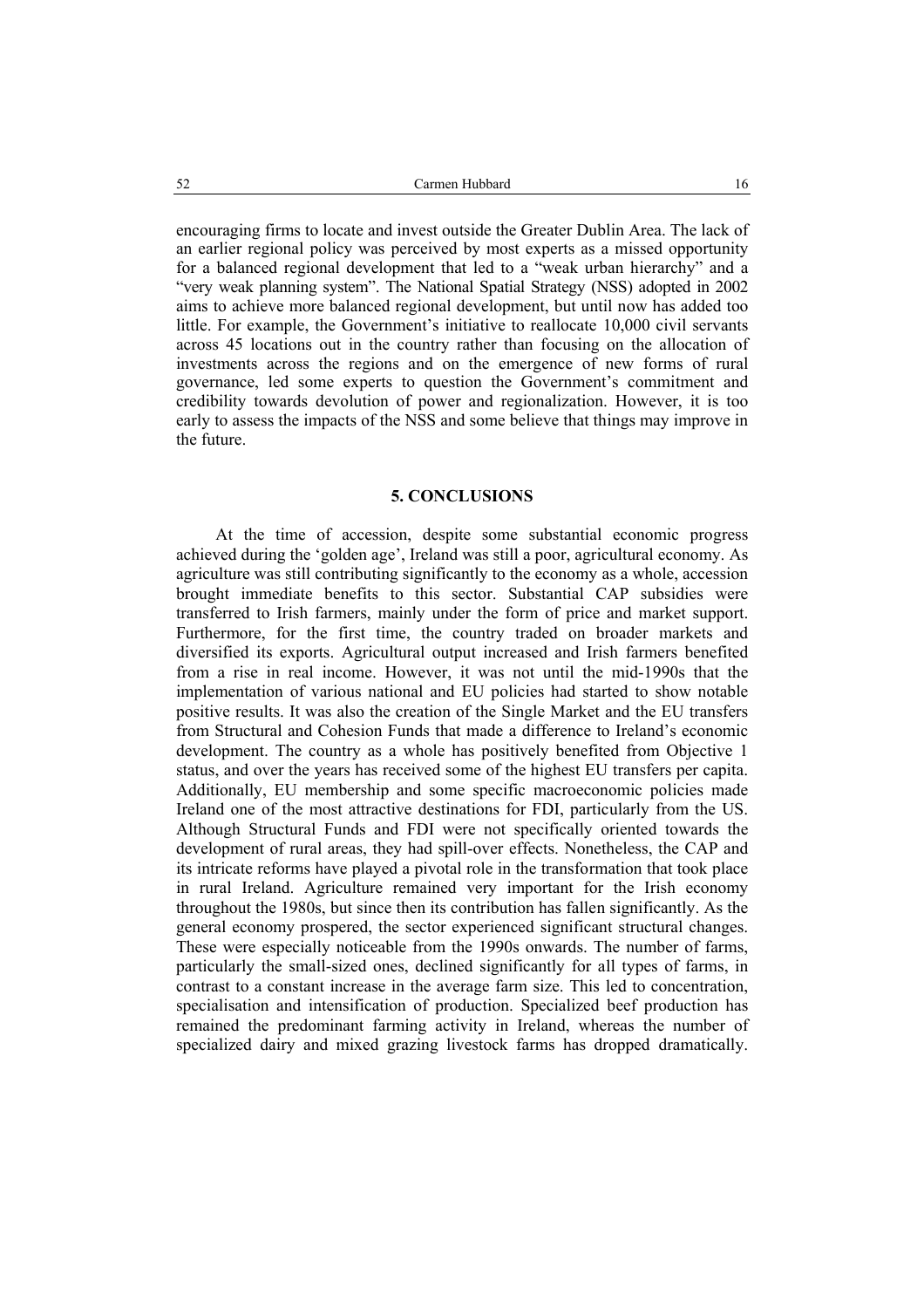Farming in Ireland still remains very much a family business, with land and the farm regularly passed on from generation to generation. As agriculture has become less attractive as an economic activity, there has been a decline in the number of full-time farmers. Farming no longer plays a primary role as a source of household income, and its contribution has diminished year by year. More than half of the gross income of a farm household is provided by off-farm employment, with the number of farmers engaged in non-farm activity increasing. The distribution of income is very much dependent on the farm size and enterprise mix, and thus there is a large variation in the level of farm income. The contribution of direct payments to family farm income has substantially increased over the years. There is also an unconditional reliance of Irish farm households on the EU financial support and an almost total income dependence on direct payments.

The adoption of so-called "Accompanying Measures" as a result of the MacSharry CAP reform opened new opportunities for the diversification of the rural economy and raised awareness for the preservation of rural landscape and environment. Amongst these, the agri-environmental measures (provided through the Rural Environment Protection Scheme) have become the most popular amongst the Irish farming community. It was not until the 1990s, however, that rural development as a policy in its own right gained attention from EU and, implicitly, Irish policy makers.

McDonagh (2001, p. 48–50) noted that "few places in Europe are so closely associated with the «rural' as Ireland» and "… «rural» impinges on almost every aspect of Irish life, socially, economically and in influencing the decision-making process." Rural Ireland has been transformed by a variety of economic, social, historical and cultural forces, but "older territorial patterns are still deeply embedded in rural structures." Hence, the dilemma between Ireland's traditional rural identity, with farming and landownership as predominates, and the new rural economic and social progress based on a multi-sectoral approach still persists in the Irish spirit (*ibid*).

Yet, what potential lessons can be drawn for best practice? It is clear that there is no single factor but a combination of interplaying (internal and external) factors and driving forces that influence agricultural and rural changes. Moreover, rural transition cannot be considered outside the national economic context, as the development of rural areas is inevitably tied, but not exclusively hostage, to the fortunes of national economies. However, the most important stimulus to structural change in agriculture has been perhaps the success of the wider Irish economy, which provided new employment opportunities and helped a smooth transition for many people previously tied to farming. Consultations with key informants suggest that education, institutional and capacity-building issues were also very important in Ireland's successes in rural development. Hence, the importance of setting up appropriate national and regional structures capable to attract EU funds, and investment in human and social capital. Additionally, the design and delivery of the National Development Plans, particularly the Rural Development Plans should not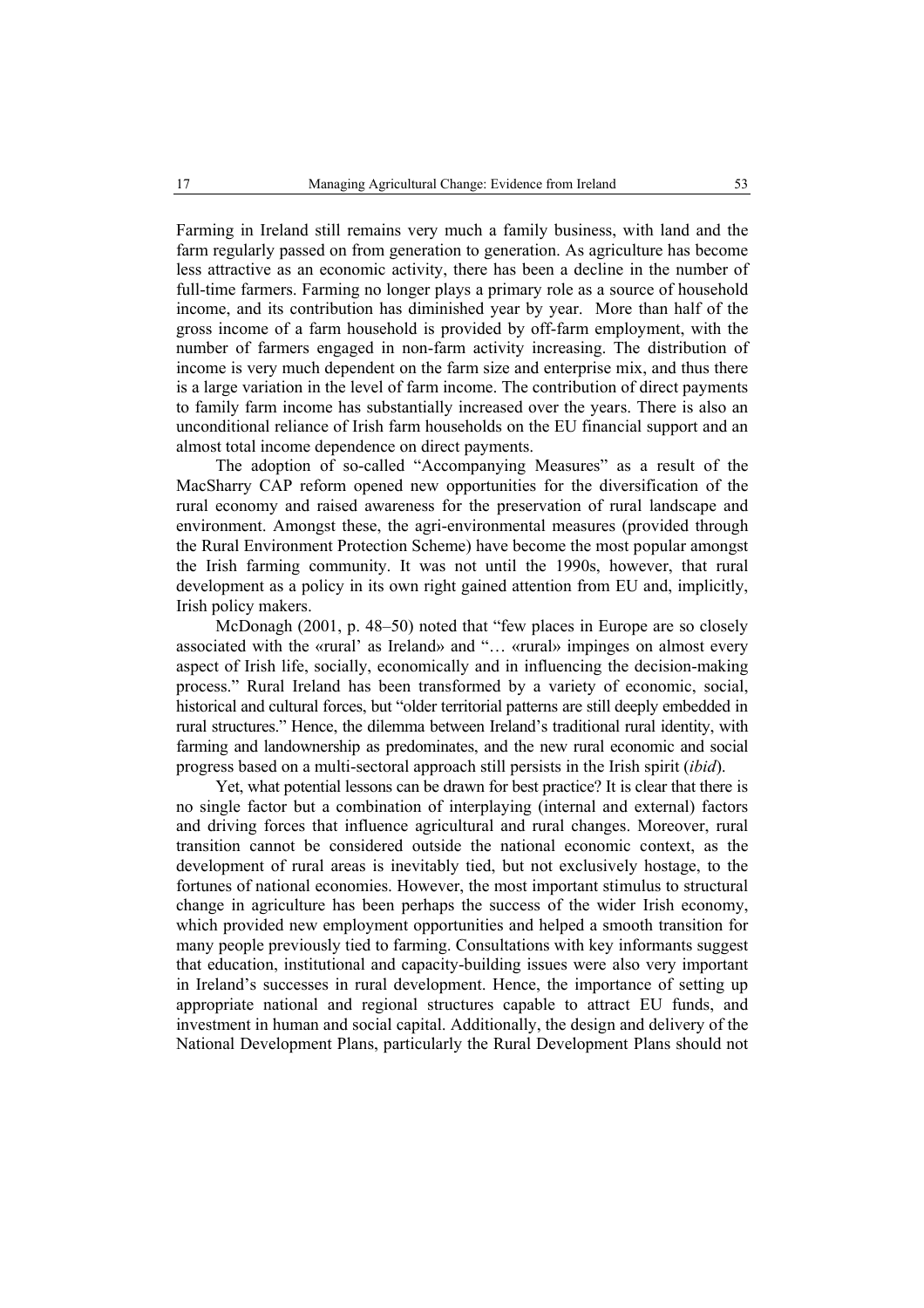be ignored: "*deliver what you say you will do [to those who give you the funds]".* To accomplish this, the creation of a robust, sustainable and responsible capacity building is necessary. The lack of an earlier regional policy was considered a missed opportunity for Ireland, thus the need for a clear regional strategy, to which the government must be committed if a balanced development at the regional level is desirable. Moreover, decentralisation of responsibilities and a broader involvement of local communities at the regional and local levels need to be fostered and encouraged:

*"The representation of rural regions and rural people and its mechanism within the parliament … is a centripetal force for the development of rural area. Listen to the voice of people in these areas and their needs. In Ireland, politicians are very rooted in their constituencies and rural areas are represented in the parliament"*.

**Acknowledgement**: Research for this paper was supported by the EU FP6 Programme SCARLED project No SSPE-CT-2006-044201.

#### **REFERENCES**

- 1. Binfield, J., Henchion , M. and Young, B. (1998), Livestock Sector Outlook for Ireland, Proceedings Agri-Food Economics Conference 1998, Teagasc, Dublin.
- 2. Brady, J. (1993), Ireland and the European Community: the Geography of Trade in King, R. (ed.) *Ireland, Europe and the Single Market*, Geographical Society of Ireland, Special Publications, No. 8, Department of Geography, Trinity College Dublin, 68–83.
- 3. Central Statistics Office (2007), Farm Structure 2003 and 2005 In Ireland http://www.cso.ie/.
- 4. Commission of the European Communities (1999), The EU Economy: 1999 Review, no. 69, Directorate General for Economic and Financial Affairs.
- 5. Crowley, E. (2003), The Evolution of Common Agricultural Policy and Social Differentiation in Rural Ireland, *The Economic and Social Review*, 34 (1), 65–85.
- 6. Dorgan, S. (2006), How Ireland Became the Celtic Tiger, Heritage Foundation, No. 1945, 23 June, http://www.heritage.org/research/worldwidefreedom/bg1945.cfm.
- 7. Department of Agriculture, Fisheries and Food (2007), Naturally Ireland, A Guide to Agriculture, Fisheries and Food, Irish Agriculture, http://www.agriculture.gov.ie.
- 8. Department of Agriculture, Fisheries and Food (1999), Ensuring the Future A Strategy for Rural Development in Ireland A White Paper on Rural Development.
- 9. Darnhofer, I. and Schneeberger, W. (2007), Impacts of voluntary agri-environmental measures of Austria's agriculture, *International Journal of Agricultural Resources, Governance and Ecology*, Vol. 6, No. 3, 360-377.
- 10. Dwyer, J., Baldock, D., Beaufoy, G, Bennett, H., Lowe, P. and Ward, N. (2002), *Europe's Rural Futures, The Nature of Rural Development II*, Comparative Report, December, IEEP.
- 11. Fitzgerald, G. (2004), Former Irish Prime Minister speaking on the radio in Czech Republic, 19-05-2004, http://www.radio.cz/en/article /54045.
- 12. Hubbard, C. and Ward, N. (2007), Deliverable D8.2 Development of socio-economic and agricultural structures in selected rural regions in Ireland after EU accession SCARLED FP7 Project.
- 13. Lafferty, S., Commins, P. and Walsh, J. (1999), *Irish Agriculture in Transition A Census Atlas*, Maynooth: Teagasc/National University of Ireland.